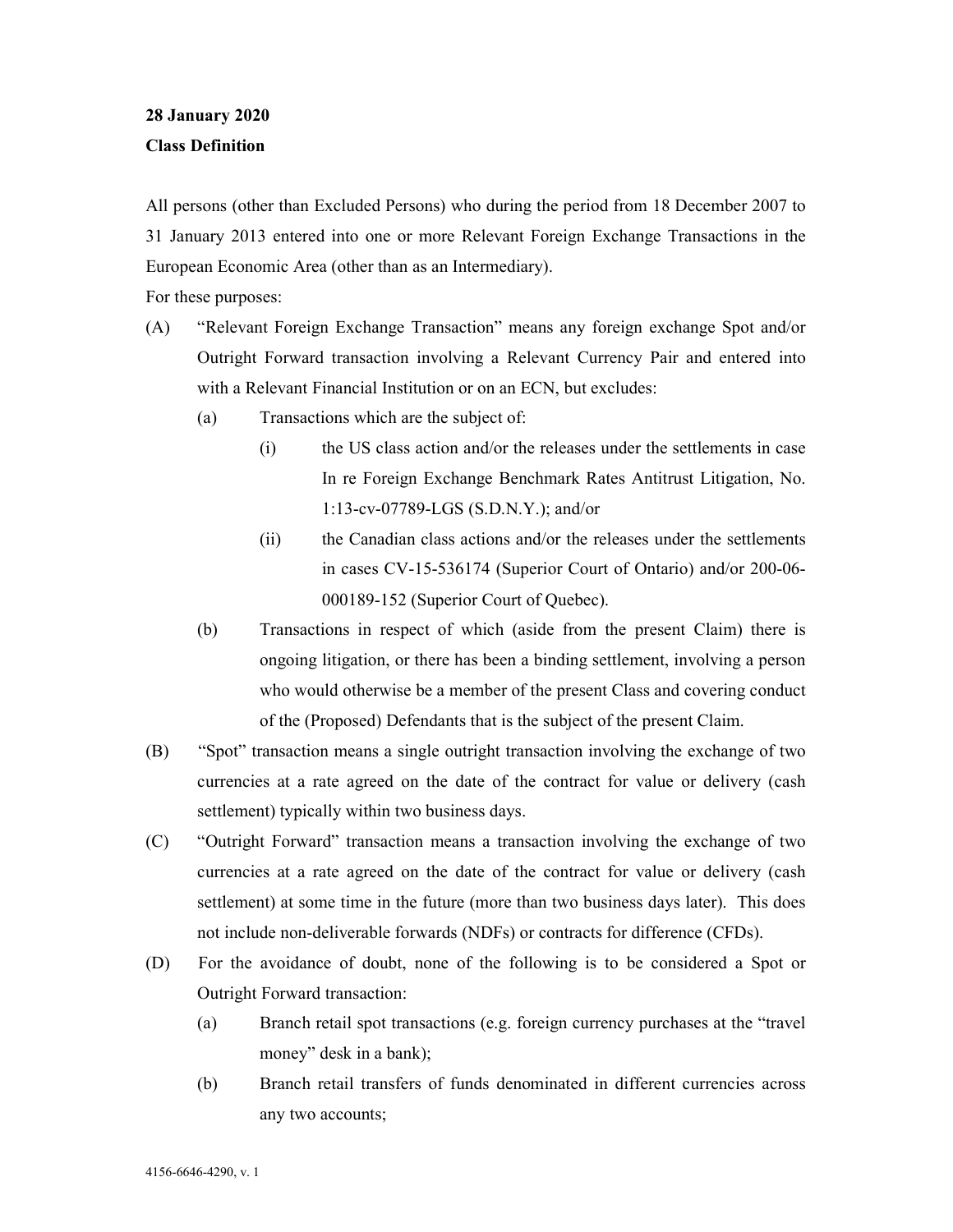- (c) Electronic transactions using ATMs;
- (d) Transactions executed in a foreign currency on a credit, debit, prepaid or stored value card;
- (e) Spread betting.
- (E) "Relevant Currency Pair" means any currency pair including two of the following: Australian Dollar, British Pound, Canadian Dollar, Danish Krone, Euro, Japanese Yen, New Zealand Dollar, Norwegian Krone, Swedish Krona, Swiss Franc, US Dollar.
- (F) "Relevant Financial Institution" means one of the following banking groups:
	- (a) ABN Amro
	- (b) ANZ
	- (c) Bank of America
	- (d) Bank of America Merrill Lynch
	- (e) Bank of New York Mellon
	- (f) Bank of Scotland
	- (g) Bank of Tokyo-Mitsubishi UFJ / MUFG
	- (h) Barclays
	- (i) BNP Paribas
	- (j) Calyon
	- (k) Citigroup / Citibank
	- (l) Commonwealth Bank of Australia
	- (m) Crédit Agricole
	- (n) Credit Suisse
	- (o) Deutsche Bank
	- (p) Goldman Sachs
	- (q) HBOS
	- (r) HSBC
	- (s) Hypovereinsbank (HVB)
	- (t) ING
	- (u) JPMorgan Chase
	- (v) Lehman Brothers
	- (w) Lloyds Banking Group
	- (x) Lloyds TSB
	- (y) Merrill Lynch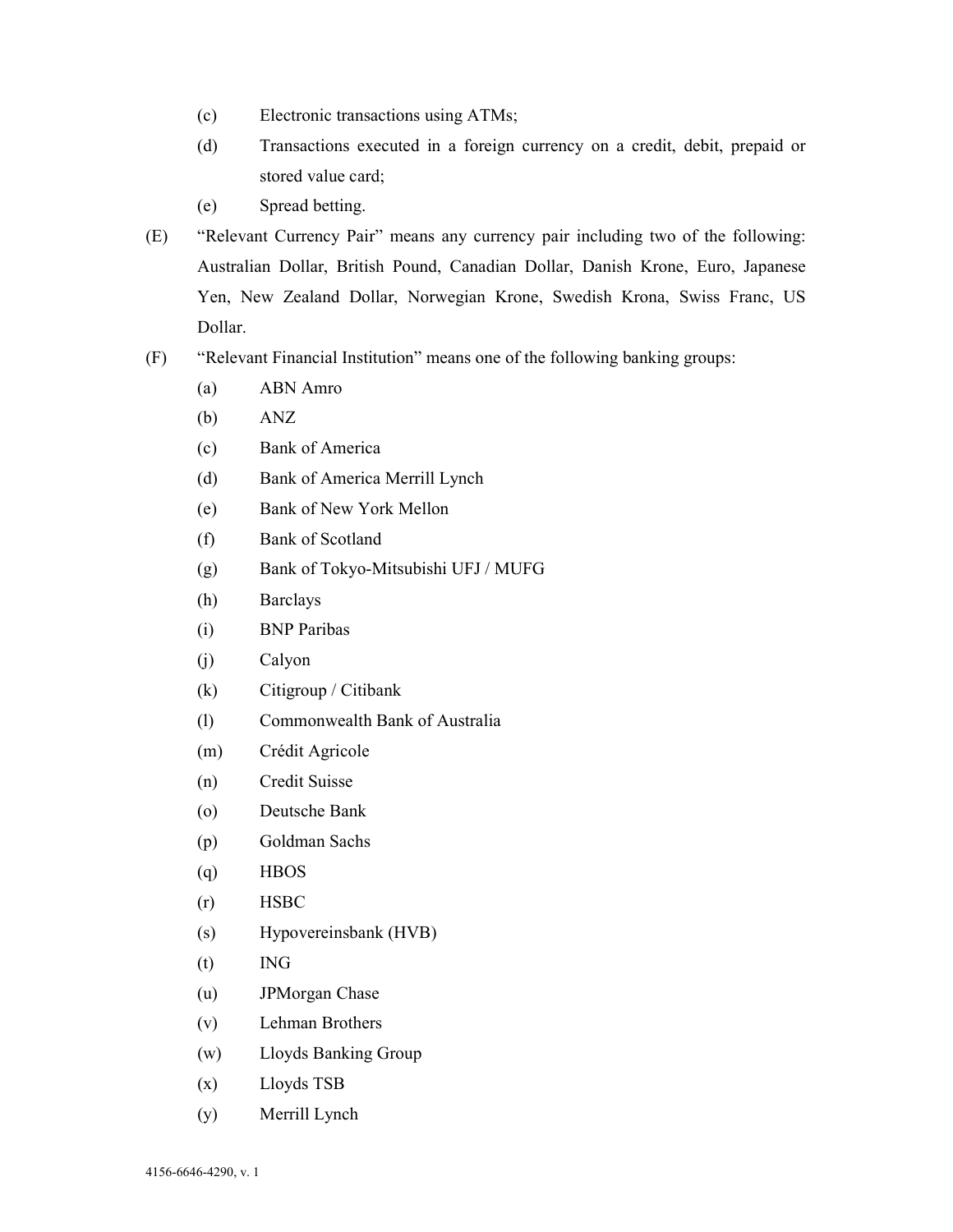- (z) Morgan Stanley
- (aa) National Australia Bank
- (bb) Nomura
- (cc) Rabobank
- (dd) Royal Bank of Canada
- (ee) Royal Bank of Scotland
- (ff) Skandinaviska Enskilda Banken
- (gg) Société Générale
- (hh) Standard Chartered
- (ii) State Street
- (jj) Toronto Dominion
- (kk) UBS
- (ll) Unicredit
- (mm) Westpac
- (G) "ECN" means an electronic communications network that matches buy and sell orders for financial products including currencies.
- (H) A person "entered into" a Relevant Foreign Exchange Transaction where either:
	- (a) The person was the direct contractual counterparty to the Relevant Foreign Exchange Transaction; or
	- (b) The person instructed or engaged an Intermediary to enter into a Relevant Foreign Exchange Transaction on its behalf (regardless of whether the Intermediary, rather than that person, was the direct contractual counterparty).
- (I) A Relevant Foreign Exchange Transaction is entered into "in the European Economic Area" where the Relevant Foreign Exchange Transaction is priced and/or accepted by the Relevant Financial Institution or through the ECN within the European Economic Area.
- (J) "Excluded Persons" means:
	- (a) Addressees of the European Commission decisions in Case AT.40135 FOREX, their subsidiaries, holding companies, subsidiaries of those holding companies, and any entity in which any of the addressees has a controlling interest.
	- (b) Relevant Financial Institutions and entities forming part thereof.